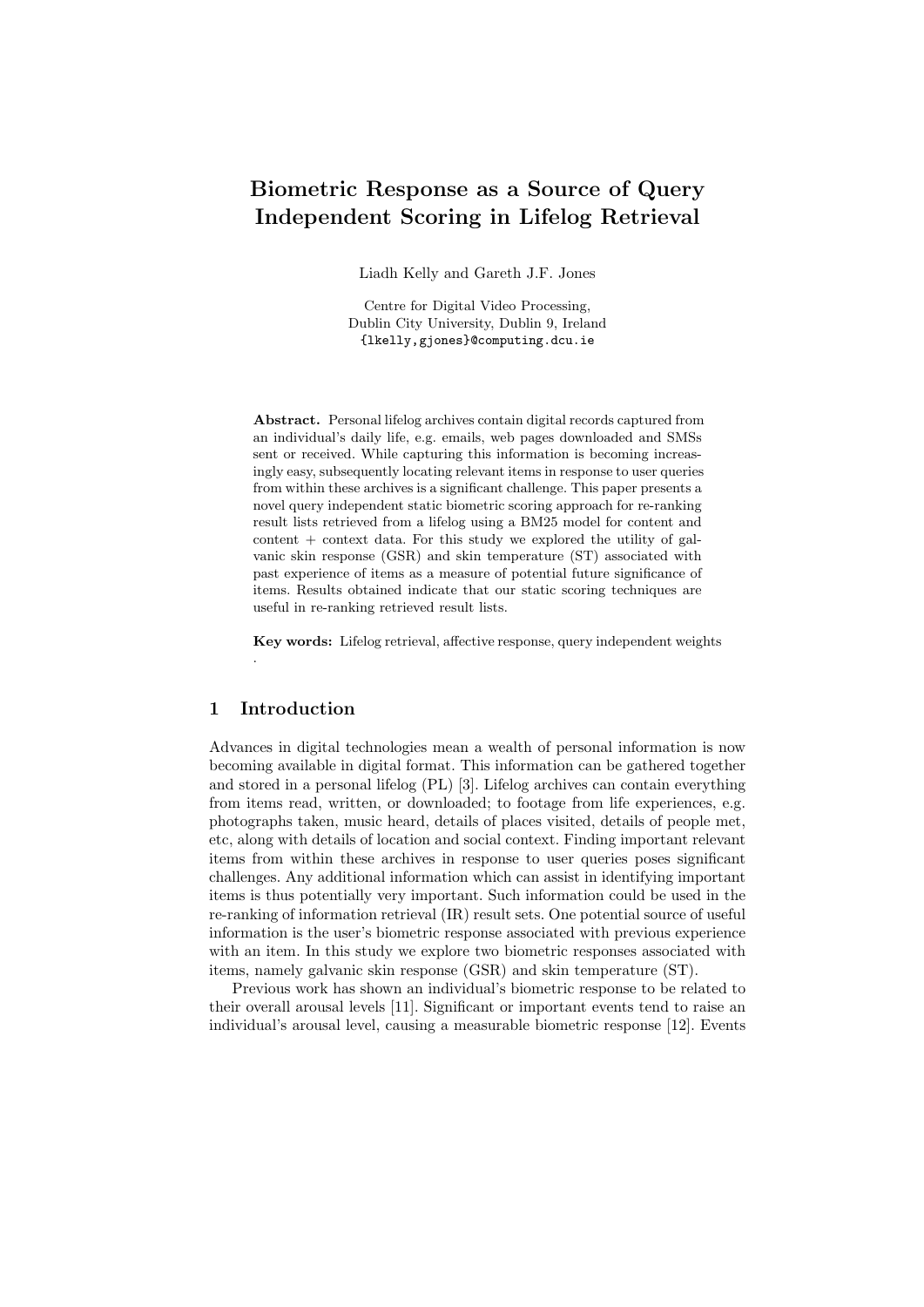that can be recalled clearly in the future are often those which were important or emotional in our lives [7]. It has been demonstrated that the strength of the declarative or explicit memory for such emotionally charged events has a biological basis within the brain. Specifically involving interaction between the amygdala and the hippocampal memory system [6]. Variations in arousal level elicit physiological responses such as changes in heart rate or increased sweat production. Thus one way of observing an arousal response is by measuring the skin conductance response (SCR) (also referred to as GSR). The GSR reflects a change in the electrical conductivity of the skin as a result of variation in the activity of the sweat glands. It can be measured even if this change is only subtle and transient, and the individual concerned is not obviously sweating [7]. Arousal response can also be observed through ST. With increased arousal levels, sympathetic nervous activity increases, resulting in a decrease of blood flow in peripheral vessels. This blood flow decrease causes a decrease in ST [15]. Current technologies enable the capture of a number of biometric measures on a continuous basis. For example using a device such as the BodyMedia SenseWear Pro II armband [4] which can continuously record the wearer's GSR and ST.

We propose that lifelog items which are important to an individual at the time they were experienced may be useful to the individual again in the future, and further that such incidents are associated with emotional responses that can be detected by measuring an individual's biometric response when accessing these items. Thus recording GSR and ST as part of a lifelog may enable us to identify important items which would be most important in the context of this paper, to a given future information searching task. In particular we hypothesize that adding a query independent boost (static score) to important items in lifelog IR result lists, where important items are detected based on recorded GSR or ST levels associated with past accesses to the items, may improve retrieval performance.

In this paper we report our findings to date which may guide future research in this area. We describe our study to investigate the utility of biometric response in re-ranking traditional information retrieval result lists. We find positive results for a technique for adding static biometric scores to the results of content or content+context result lists obtained using a BM25 retrieval model.

The next section discusses related work and highlights the contributions of this paper. Section 3 describes the test-set gathered for this study. Section 4 presents our experimental set-up and results are discussed in Section 5. We conclude the paper with a discussion of findings and directions for future work.

## 2 Towards Static Biometric Scores

While observed biometric response has been used to detect tasks or items in different test sets which are of current relevance or importance to the individual, for example movie scene selection [16] and elicitation of topical relevance in multimedia systems [2], to our knowledge previous research has not investigated the exploitation of observed biometric response as an implicit indicator of future item importance. This we believe is an important previously unexploited opportunity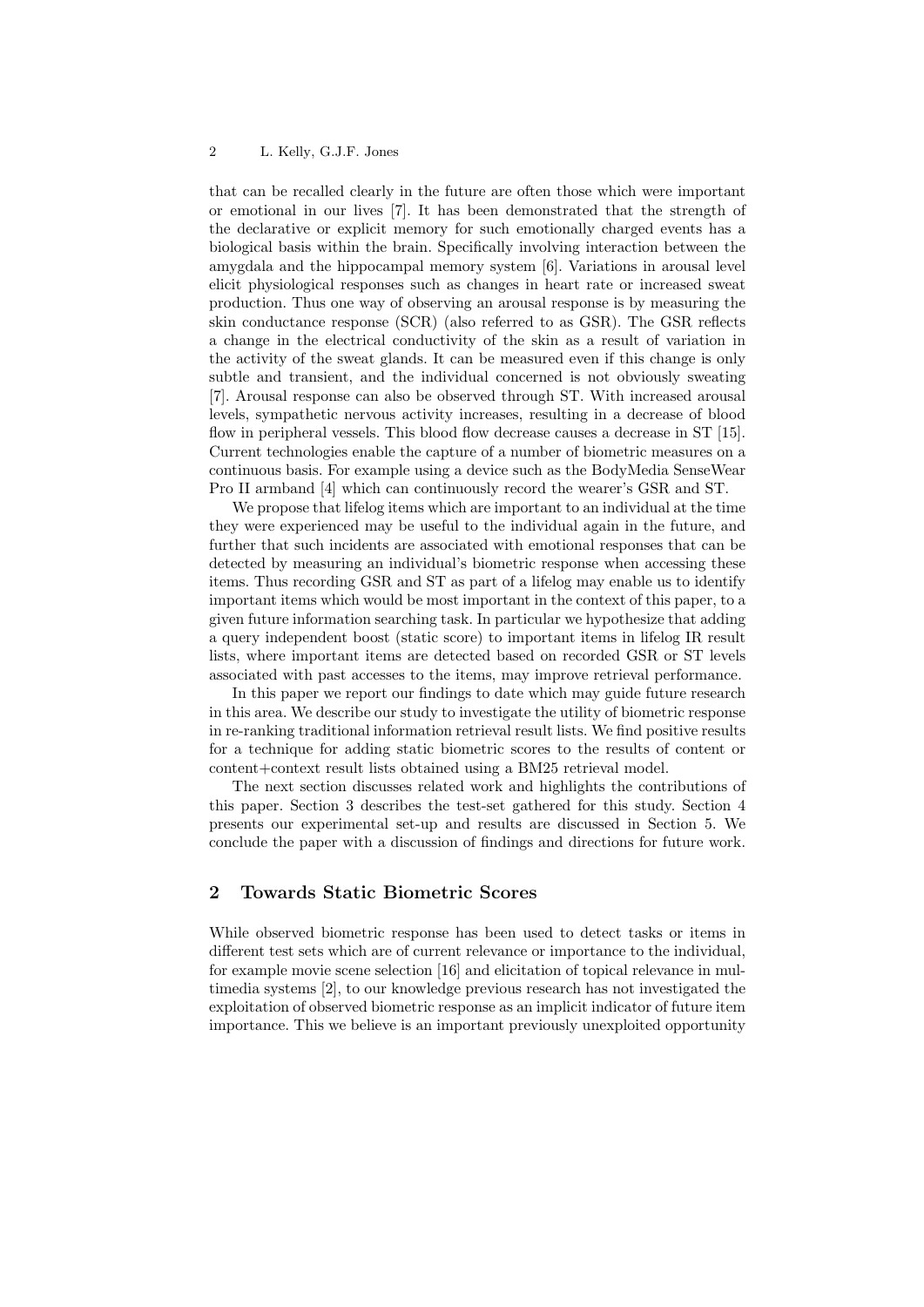to gain passive feedback from subjects for improving the retrieval performance of future searches in both lifelogging and other domains. In a preliminary study we found correlation between lifelog items coincident with maximum observed GSR and with minimum observed ST at the time of item creation/access and current importance of the items [10] . This finding motivates our current study to investigate the utility of adding a static biometric relevance score generated using a BM25 model for content or content+context retrieval.

There are many examples of the use of various types of static scores to boost user query driven scores in different domains. Examples here include the well known PageRank which uses the webs link structure to create static scores for web pages [13], using web page features such as document length and anchor text as static scores [14], and using links created between computer files to infer static file importance scores [17].

Various approaches can be used for integrating static scores with query dependent scores. We explore using a linear combination of the query dependent score and static biometric score. We also investigate various approaches for transforming the biometric response into a static score. In particular raw biometric scores and various nonlinear transformations of the biometric readings are explored. A particularly promising technique is presented in [5] where a sigmoid functional form is used to transform PageRank, link indegree, ClickDistance and URL length into static scores. This technique forms part of our investigation.

## 3 Test-set

In order to explore our hypothesis, a suitable test-set must be available. As part of our ongoing work on PLs we are gathering long term multimedia lifelog collections, stored locally on individuals PCs, from a small group of subjects [8]. For the current investigation we augmented these lifelogs for 3 postgraduate students within our research group (1 male, 2 females; from Asian and Caucasian ethnic groups), for a 1 month period, with capture of their GSR and ST data.

GSR, ST and energy expenditure were collected using a BodyMedia armband [4] worn on the upper arm. Based on results from initial calibration experiments, GSR data was capture once per second and ST data once every ten seconds<sup>1</sup>.

A problem in analysis of biometric data for the purposes of this experiment is to identify variation in biometric data which are likely to be associated with meaningful variations in arousal levels, as opposed to physical activity. Energy expenditure (sampled once per minute) correlates well with physical activity levels. Thus measured energy expenditure can be used to differentiate between high GSR and low ST biometric data levels, resulting from physical activity and those arising from events experienced from the environment.

In addition to the biometric data, our 1 month experimental lifelogs contained data of computer activity and SMSs sent and received. See [8] for full details on data capture. For this experiment we used the content of SMSs and computer

<sup>1</sup> Due to an error in settings ST was sampled once per minute for Subject 3.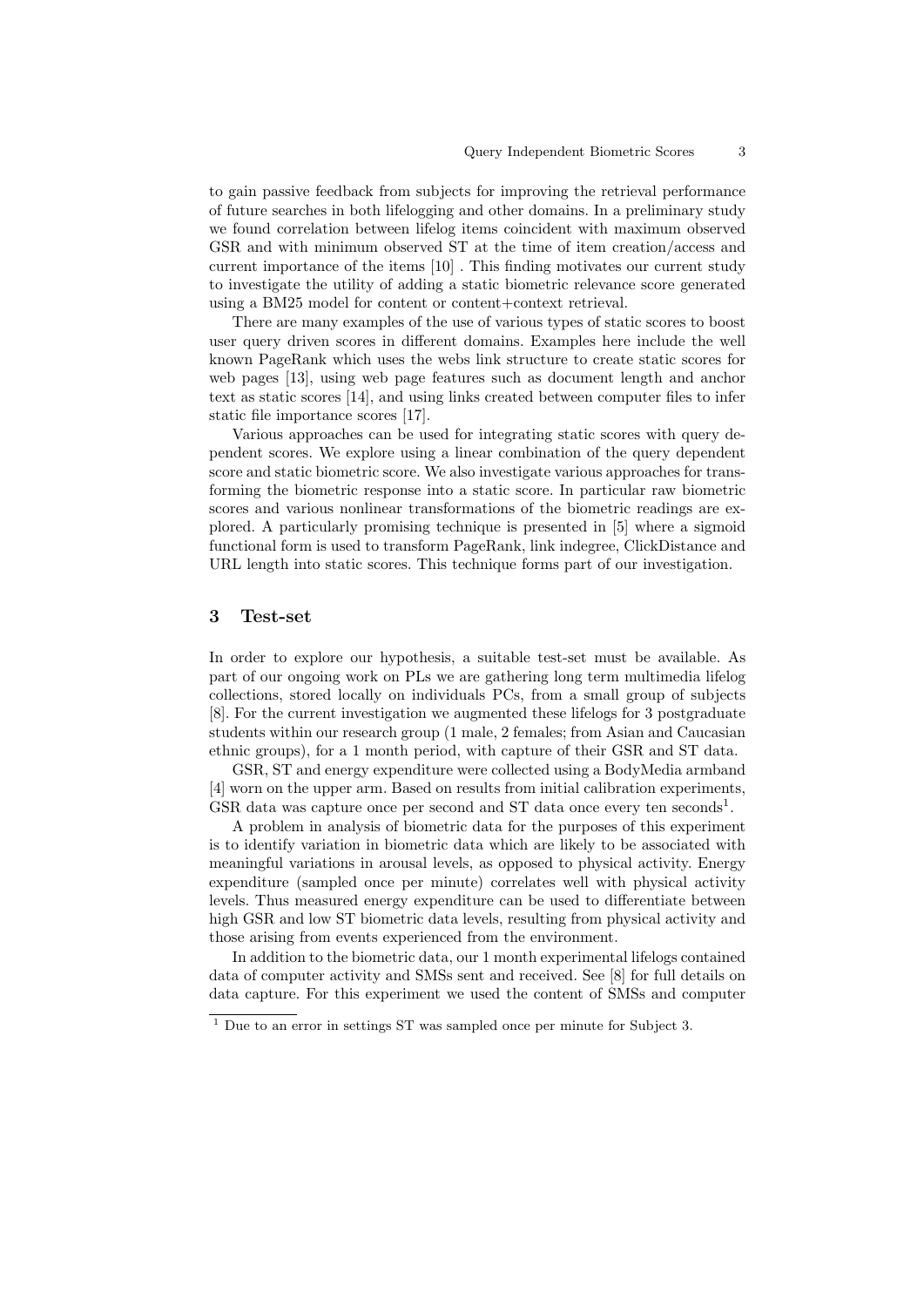items (e.g. word document) created/accessed annotated with context types<sup>2</sup>: word in file name; extension type; month; day of week; weekday or weekend; is beginning of week; is mid-week; is end week; is morning; is afternoon; is evening; is night. Lucene [1], an open source search engine, was used to index items and their associated context data into different fields (e.g. day of week field, etc).

# 4 Experiment Procedure

In this section we describe the setup of our study to examine the utility of GSR and ST biometric data at the time of previous computer item or SMS access, in re-ranking the output of a user query driven IR result list. We begin this section by describing our test case and result set generation approach, and follow with details of our investigation and static scoring approaches.

## 4.1 Test Case Generation

If PLs are to be recorded and accessed over an extended period it is important that users are able to reliably retrieve content recorded in the distant past. A user is likely to remember a significant amount of content and context data soon after an event occurred, however with time memory fades and it is anticipated that less will be remembered a substantial delay after the event occurred [9]. Query generation in the PL domain is challenging. We wished to mimic the 'real' re-finding requirements of individuals, and details they are likely to recall about required items as closely as possible. In generating the test cases for this experiment the following approach was used to generate 50 queries per subject:

- After 8 months lifelog collection build up (5 months after the one month biometric data capture period) subjects listed lifelog retrieval tasks they might want to perform in the future. Typical test cases generated in this manner were: 'show me documents I created associated with conference X'.
- Subjects then entered their list of task descriptions along with keywords and remembered context, e.g. extension type, into a provided form.

## 4.2 Result Set Generation

Pooled result lists were created by entering content (keywords) only, context only, content+extension type, and content+context query types into two good standard retrieval systems, namely the vector space model (VSM) and BM25, to retrieve as many relevant items from subjects' collections as possible. The BM25 k and b parameters tuned to 1.5 and 1 respectively using the full set of each user's queries. The Lucene implementation of the VSM and an in-house developed implementation of BM25 for Lucene were used to process these queries. Queries combining content and context are straightforward concatenations of the content data score with the individual context types scores. The results from each of the

<sup>&</sup>lt;sup>2</sup> In experiment section context data refers to all these context types.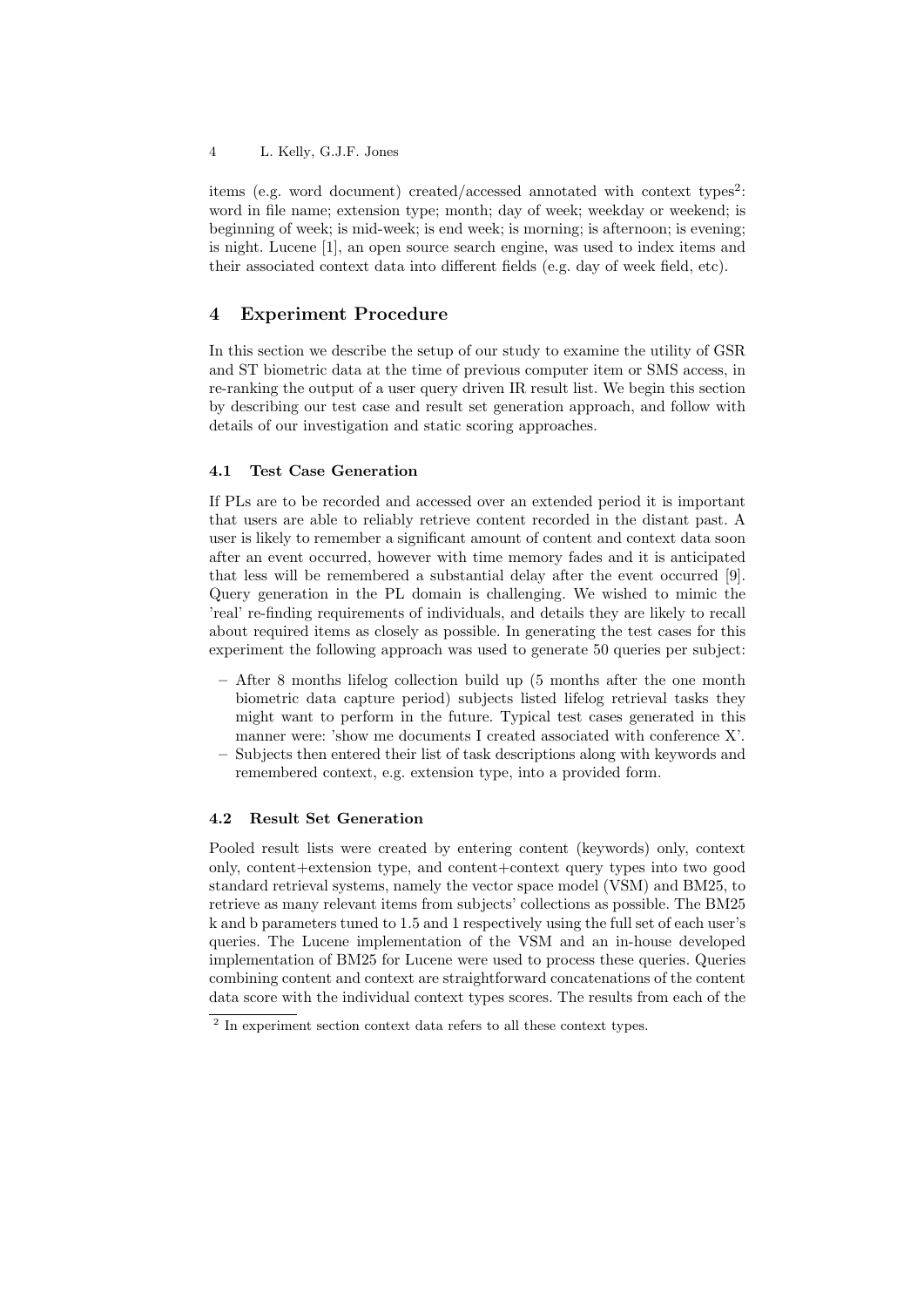8 IR techniques were pooled and presented to subjects for relevance judgment (i.e.  $0 =$  irrelevent;  $1 =$  relevant). These judged sets were used for determining the utility of our techniques.

#### 4.3 Investigation

We investigated if GSR and ST at the time of item experience could be used to re-rank the output of IR in response to a user query. Queries used for this investigation were those contained in the subset of the 50 test cases generated for each subject which contained items occurring during the biometric capture month. Subject 1 had 22 such tasks, Subject 2 had 8 and Subject 3 had 36.

While VSM was found to enrich the pooled result lists generated in Section 4.2, comparison showed BM25 to perform better in retrieval. Hence our in-house developed version of the BM25 system for Lucene was used to obtain queried content and queried content+context retrieval scores in this experiment. For content+context querying, the relevance scores obtained for the items content and each of the item's context types were summed. The weight  $(w)$  assigned to each field and BM25  $k$  and  $b$  parameters were tuned using the full set of the 3 subjects biometric month test cases. Only the top 1000 results were taken in each case for efficiency, without a serious degradation in performance. Static biometric scores were added to the content and content+context scores (techniques used to obtain static biometric scores are described in Section 4.4). In each case the rank of the relevant items in the result set was noted. For content only retrieval 4116 items were retrieved for Subject 1 (relevant: 90, rel ret: 40), 84 items were retrieved for Subject 2 (relevant: 16, rel\_ret: 0), and 16768 items were retrieved for Subject 3 (relevant: 556, rel\_ret: 480). For content+context retrieval 11912 items were retrieved for subject 1 (relevant: 90, rel\_ret: 90), 3385 items were retrieved for subject 2 (relevant: 16, rel ret: 16), and 28132 items were retrieved for subject 3 (relevant: 557, rel\_ret: 530).

## 4.4 Static Relevance Scores

Each retrieved item for content only retrieval was annotated with the maximum observed GSR and associated energy expenditure (engGSR) and with the minimum observed ST and associated energy expenditure (engST), across all accesses to the item. Items with no associated biometric readings, due to biometric recording devices being removed for data downloading purposes, subjects' need for mental break from wearing of devices, etc, were assigned default biometric values. The default value used was the average of the GSR, engGSR, ST and engST readings associated with retrieved items.

Increases in physical activity (detected through increases in energy expenditure) cause GSR levels to increase and ST levels to decrease. To discern changes in GSR caused by changes in arousal level as opposed to changes in physical activity, we also tagged items with GSR divided by engGSR. As stated in Section 1 the lower the ST level the greater the arousal level, hence the inverse of ST and the inverse of ST divided by engST levels (to account for changes in physical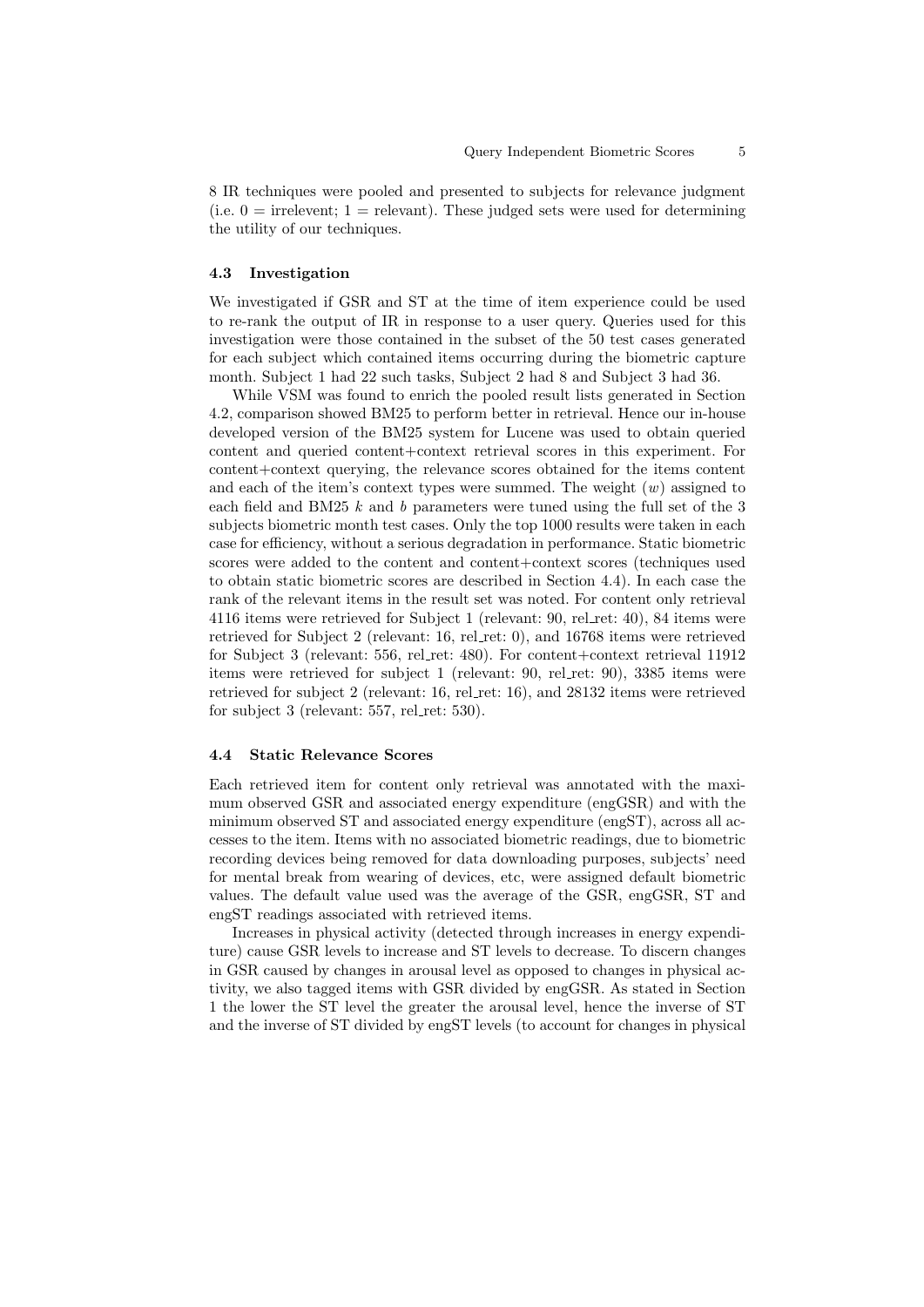## 6 L. Kelly, G.J.F. Jones

activity) associated with retrieved items were also tagged to items. The GSR, inverse ST, GSR divided by engGSR, and inverse ST divided by engST values associated with retrieved items were normalised using min-max normalisation.

To allow for investigation of the approach, mentioned in Section 2, which calculates static relevance scores for features where lower values indicate greater importance, we also normalised the ST values and ST values multiplied by energy expenditure using min-max normalisation and tagged these values to items.

The same process was also applied to tag items retrieved from content+context retrieval with GSR and ST levels. The following approaches for calculating static relevance scores using the normalised biometric data tags were investigated:

$$
STbase = w \cdot \frac{\frac{1}{ST}}{engST} \tag{1}
$$

$$
logST = w \cdot log(\frac{1}{ST})
$$
\n(2)

$$
logSTdivEng = w \cdot log(\frac{\frac{1}{ST}}{engST})
$$
\n(3)

$$
sigmST = w \cdot \frac{s^a}{k^a + s^a}, \text{ where } s = \frac{1}{ST}
$$
 (4)

$$
sigmSTdivEng = w \cdot \frac{s^a}{k^a + s^a}, \text{ where } s = \frac{\frac{1}{ST}}{engST}
$$
 (5)

$$
sigmIncST = w \cdot \frac{k^a}{k^a + s^a}, \text{ where } s = ST \tag{6}
$$

$$
sigmlncSTMultEng = w \cdot \frac{k^a}{k^a + s^a}, \text{ where } s = ST \times engST \tag{7}
$$

$$
GSR base = w \cdot \frac{GSR}{engGSR} \tag{8}
$$

$$
logGSR = w \cdot log(GSR)
$$
\n(9)

$$
logGSRdivEng = w \cdot log(\frac{GSR}{engGSR})
$$
\n(10)

$$
sigmGSR = w \cdot \frac{s^a}{k^a + s^a}, \text{ where } s = GSR
$$
 (11)

$$
sigmGSRdivEng = w \cdot \frac{s^a}{k^a + s^a}, \text{ where } s = \frac{GSR}{engGSR} \tag{12}
$$

Equations 1 and 8 are our baseline static scoring approaches, used to examine the effect of the raw ST and GSR values divided by energy expenditure on re-ranking result lists. The remaining equations investigate the use of non-linear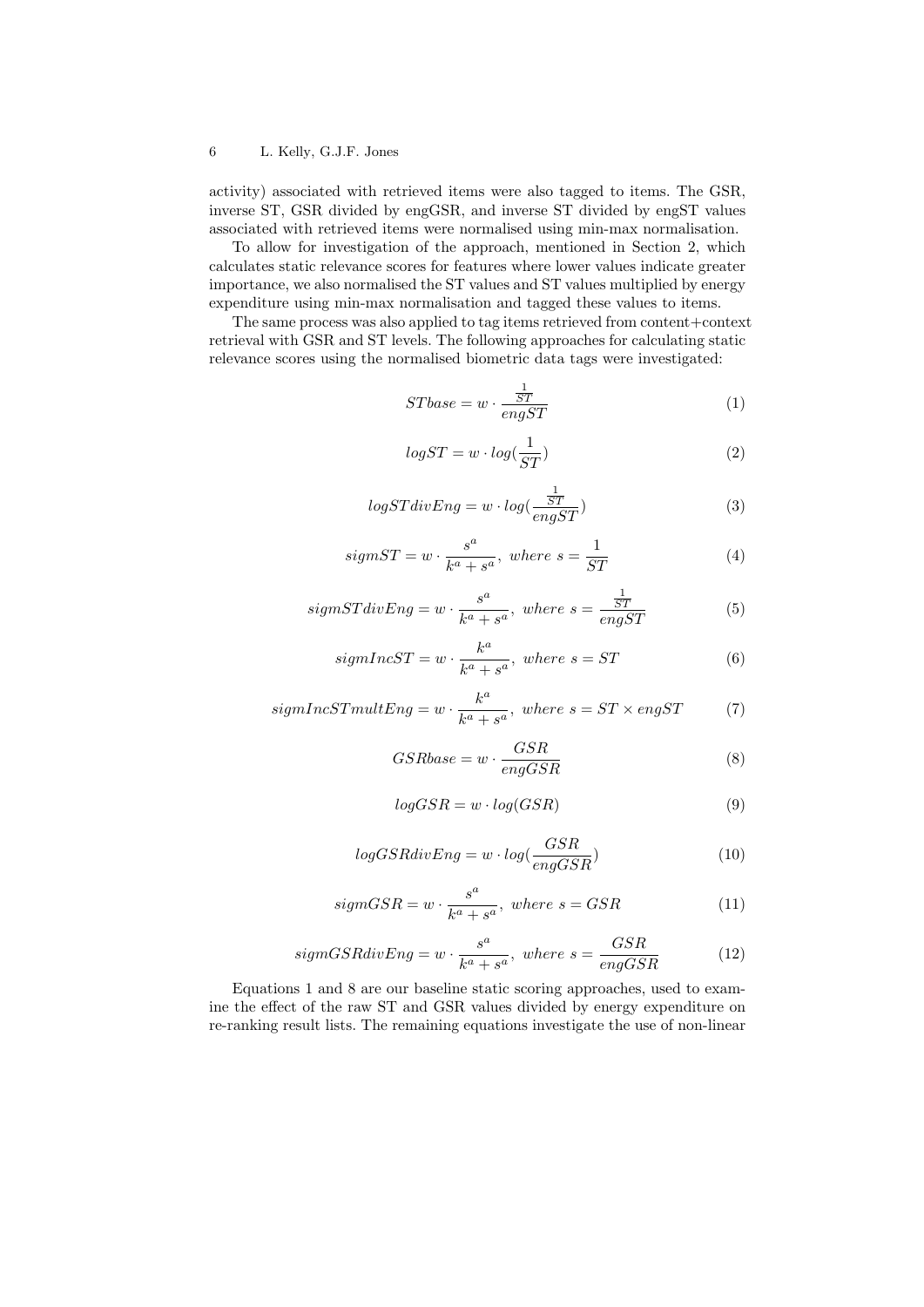transformations of the biometric score. Equations 2, 3, 9, 10 examine the effect of using logs of ST and GSR. The performance of our biometric scores using the transformation approach presented in [5] is examined with Equations 4, 5, 11, 12. This approach is used to generate static relevance scores for features where higher values indicate greater importance. An approach for calculating static relevance scores for features where lower values indicate greater importance is also provided in [5]. This techniques performance using our ST data is investigated with Equations 6 and 7. The effect of accounting for energy expenditure is investigated in Equations 1, 3, 5, 7, 8, 10, 12. Following parameter tuning using the full set of the 3 subjects' biometric month test cases, the static score's weight of importance  $(w)$  and parameters k and a were set for each equation.

The static scoring techniques presented in this section are added to content and content+context relevance scores generated using BM25 model, described in Section 4.3. The next section discusses results obtained using these approaches.

## 5 Experiment Results and Analysis

Average precision (AveP), P@5 and P@10 were investigated. P@5 and P@10 show how effective our techniques were at moving relevant items towards the top of the result lists. Table 1 shows the percentage improvement over the content only baseline for content+static score retrieval averaged over Subjects 1 and 3 (relevant items were not retrieved for Subject 2 using content only retrieval). Percentage improvement for content+context+static score retrieval over the content+context baseline, averaged over all 3 subjects, are also presented in Table 1. Table 2 presents the individual breakdown of results for each subject. Overall results suggest that adding either a GSR or ST static score to content or content+context IR scores is useful for re-ranking PL text-based collections. In particular, the use of ST as a static score yields the greatest overall improvement in performance. In this section we analyse the results obtained and suggest a general function for calculating query independent biometric scores for re-ranking BM25 model generated content and content+context PL result lists.

#### 5.1 Overall Static Score Performance

Considering both content and content+context retrieval the addition of a static score using *sigmST divEng* resulted in the greatest percentage improvement from the content and content+context baselines. 0%, 5% and 28% improvement in average precision, P@5 and P@10 respectively were observed for content only retrieval using this technique. While content+context retrieval yielded 4%, 34% and 6% improvement for average precision, P@5 and P@10 respectively. The lower percentage in improvement for content+static ST\_score may be explained by the lack of retrieved items for content only IR for Subject 2 who benefited the most from the addition of a static ST score (see Table 2).

The superior performance of *sigmST divEng* to *ST* base and to the approaches which calculate logs of the ST scores is consistent with the findings noted in [5] where this transformation was used with the greatest success in calculating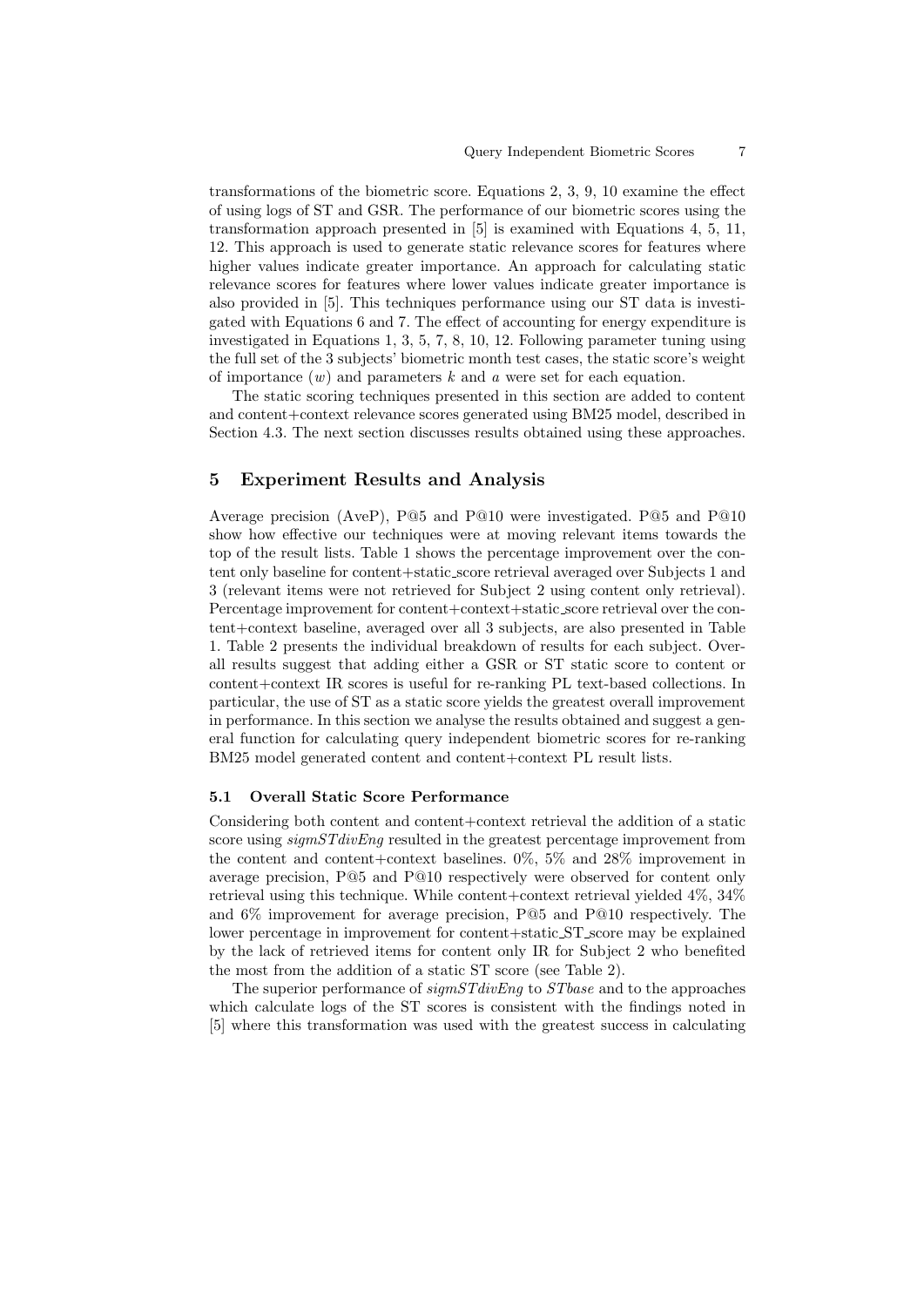#### 8 L. Kelly, G.J.F. Jones

| Static Technique           | $C+staticS$ |        |               | $CC + staticS$ |       |        |  |
|----------------------------|-------------|--------|---------------|----------------|-------|--------|--|
|                            |             |        | AveP P@5 P@10 | AveP P@5 P@10  |       |        |  |
| <b>ST</b> base             | $-2\%$      | $-3\%$ | $-4\%$        | $3\%$          | 35%   | $-1\%$ |  |
| logST                      | $0\%$       | $1\%$  | $1\%$         | $1\%$          | $3\%$ | $6\%$  |  |
| $\overline{\log}$ STdivEng | $0\%$       | $1\%$  | $0\%$         | $4\%$          | 34\%  | $7\%$  |  |
| sigmST                     | $0\%$       | $6\%$  | 34\%          | $0\%$          | $3\%$ | $6\%$  |  |
| sigmSTdivEng               | $0\%$       | $5\%$  | 28%           | $4\%$          | 34\%  | $6\%$  |  |
| sigmIncST                  | $1\%$       | $2\%$  | $2\%$         | $1\%$          | $1\%$ | 8%     |  |
| sigmIncSTmultEng           | $0\%$       | $-1\%$ | $-2\%$        | $-1\%$         | $0\%$ | $6\%$  |  |
| GSRbase                    | $0\%$       | $-1\%$ | $0\%$         | $-2\%$         | 32%   | 6%     |  |
| logGSR                     | $1\%$       | $3\%$  | $2\%$         | $-2\%$         | 35%   | $7\%$  |  |
| $log$ GSRdivEng            | $0\%$       | $1\%$  | $2\%$         | $-1\%$         | 34\%  | 8%     |  |
| sigmGSR                    | $1\%$       | $3\%$  | $2\%$         | $-2\%$         | 35%   | $8\%$  |  |
| sigmGSRdivEng              | $0\%$       | $1\%$  | $2\%$         | $-1\%$         | 34\%  | 8%     |  |

Table 1. Average percentage improvement, rounded to nearest whole number, by adding a static score (staticS) to the content (C) and content+context (CC) baselines.

weights for static features of web pages. When using this transformation to calculate query independent ST scores we took the inverse of ST, since lower ST levels indicate greater importance. However [5] also presents a transformation for calculating static scores for situations where lower static values indicate greater importance. This technique did not perform as well overall on our test-set, see results sigmIncST and sigmIncSTmultEng in Table 1.

While adding GSR static scores also improved retrieval performance, albeit not to the same extent as the addition of ST static scores, no clear best approach for adding GSR static scores was detected. Greatest improvement observed for content only retrieval by the addition of a static GSR score was 1%, 3% and 2% for AveP, P@5 and P@10 respectively using  $logGSR$  or  $sigmaSSR$ , as shown in Table 1. In all cases average precision was decreased by the addition of a static GSR score, while P@5 increased by 32-35% and P@10 increased by 6-8% for content+context retrieval. Additionally unlike ST static scores, the performance of GSR static scores were not greatly altered overall by factoring in energy expenditure (see Table 1).

## 5.2 Performance Across Individual Subjects

Exploring the individual results of each subject (see Table 2), we find that results for Subject 2 were greatly improved by the addition of a static score to the base content+context score. This improvement was observed equally for logST $divEng$  and  $sigmSTdivEng$ , and to a lesser extent for  $GSR base$ ,  $logGSRdivEng$ and sigmGSRdivEng, with a 100% improvement in precision @5 in all cases.

Subject 3 benefited the least from the introduction of a static ST score, with 1% increase in P@5 being observed. Similar to Subject 2, greatest improvement was noted using the *logSTdivEng* and *sigmSTdivEng* transformations to calculate static ST scores. However, no variation in performance was observed between the five static GSR scoring techniques for this subject.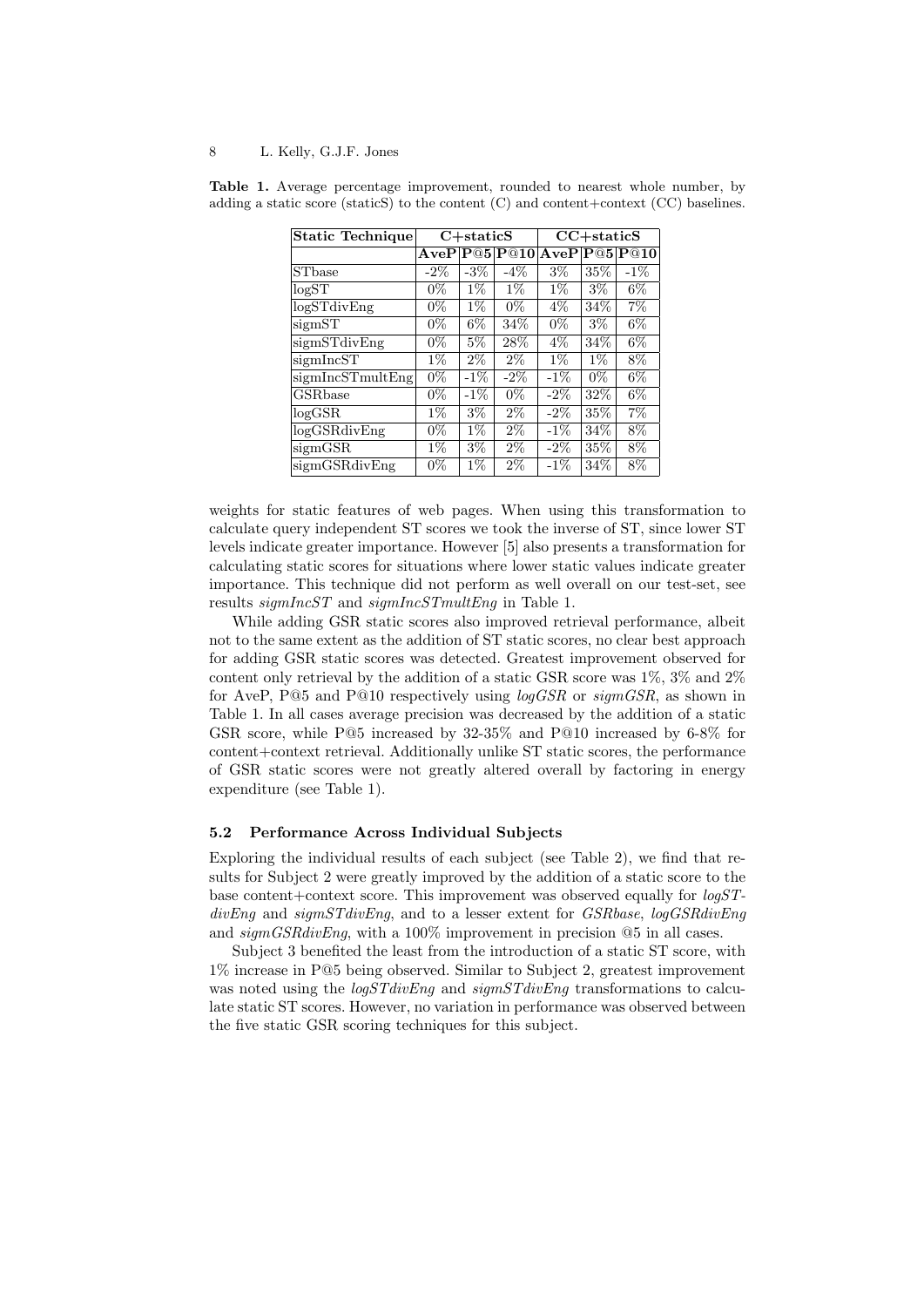| Static Technique           | Subject 1                                  |                  |                  | Subject 2 |                  |                          | Subject 3                                                   |        |                  |  |  |  |
|----------------------------|--------------------------------------------|------------------|------------------|-----------|------------------|--------------------------|-------------------------------------------------------------|--------|------------------|--|--|--|
|                            |                                            |                  |                  |           |                  |                          | $\overline{\rm{AveP P@5 P@10 AveP P@5 P@10 AveP P@5 P@10}}$ |        |                  |  |  |  |
|                            | Content $+$ static score                   |                  |                  |           |                  |                          |                                                             |        |                  |  |  |  |
| STbase                     | $0\%$                                      | $-4%$            | $-3\%$           | ÷         |                  |                          | $-4\%$                                                      | $-1\%$ | $-6%$            |  |  |  |
| $log\overline{ST}$         | $\overline{2\%}$                           | $\overline{0\%}$ | $0\%$            | ÷,        | $\overline{a}$   |                          | $\overline{0\%}$                                            | $1\%$  | $-1\%$           |  |  |  |
| $\overline{\log}$ STdivEng | $\overline{0\%}$                           | $0\%$            | $\overline{0\%}$ |           |                  |                          | $0\%$                                                       | $1\%$  | $\overline{0\%}$ |  |  |  |
| sigmST                     | $0\%$                                      | 12%              | 69%              | ÷,        | ÷                | $\overline{\phantom{0}}$ | $0\%$                                                       | $1\%$  | $-1\%$           |  |  |  |
| sigmSTdivEng               | $-1\%$                                     | $9\%$            | 56%              | ÷,        | ۰                | ÷.                       | $0\%$                                                       | $1\%$  | $0\%$            |  |  |  |
| sigmIncST                  | $1\%$                                      | $4\%$            | $3\%$            |           |                  |                          | $0\%$                                                       | $0\%$  | $\overline{0\%}$ |  |  |  |
| sigmIncSTmultEng           | $1\%$                                      | $-4\%$           | $-3\%$           | ÷,        | $\overline{a}$   | $\overline{\phantom{a}}$ | $0\%$                                                       | $1\%$  | $0\%$            |  |  |  |
| <b>GSR</b> base            | $-1\%$                                     | $-4\%$           | $0\%$            | ÷,        | $\overline{a}$   | $\overline{\phantom{a}}$ | $0\%$                                                       | $1\%$  | $0\%$            |  |  |  |
| log <sub>GSR</sub>         | $\overline{2\%}$                           | $4\%$            | $3\%$            |           |                  |                          | $0\%$                                                       | $1\%$  | $\overline{0\%}$ |  |  |  |
| $log$ GSRdivEng            | $1\%$                                      | $0\%$            | $3\%$            | ÷,        | ÷                | $\overline{\phantom{0}}$ | $0\%$                                                       | $1\%$  | $0\%$            |  |  |  |
| sigmGSR                    | $\overline{2\%}$                           | $4\%$            | $\overline{3\%}$ | ÷,        | $\overline{a}$   | ÷.                       | $0\%$                                                       | $1\%$  | $\overline{0\%}$ |  |  |  |
| sigmGSRdivEng              | $1\%$                                      | $0\%$            | $\overline{3\%}$ |           |                  |                          | $0\%$                                                       | $1\%$  | $\overline{0\%}$ |  |  |  |
|                            | $Context + static score$<br>Content<br>$+$ |                  |                  |           |                  |                          |                                                             |        |                  |  |  |  |
| <b>ST</b> base             | $1\%$                                      | $4\%$            | $-3\%$           | $9\%$     | 100%             | $0\%$                    | $-1\%$                                                      | $1\%$  | $-1\%$           |  |  |  |
| logST                      | $\overline{2\%}$                           | $8\%$            | $\overline{0\%}$ | $1\%$     | $\overline{0\%}$ | 20%                      | $\overline{0\%}$                                            | $1\%$  | $-1\%$           |  |  |  |
| logSTdivEng                | $\overline{0\%}$                           | $0\%$            | $0\%$            | 11%       | 100%             | 20%                      | $0\%$                                                       | $1\%$  | $0\%$            |  |  |  |
| sigmST                     | $0\%$                                      | $8\%$            | $0\%$            | $1\%$     | $0\%$            | 20%                      | $0\%$                                                       | $1\%$  | $-1\%$           |  |  |  |
| sigmSTdivEng               | $\overline{0\%}$                           | $\overline{0\%}$ | $-3\%$           | 11%       | 100%             | 20%                      | $\overline{0\%}$                                            | $1\%$  | $\overline{0\%}$ |  |  |  |
| sigmIncST                  | $1\%$                                      | $4\%$            | $3\%$            | $1\%$     | $0\%$            | 20%                      | $0\%$                                                       | $0\%$  | $\overline{0\%}$ |  |  |  |
| sigmIncSTmultEng           | $1\%$                                      | $0\%$            | $-3\%$           | $-4\%$    | $0\%$            | 20%                      | $0\%$                                                       | $1\%$  | $0\%$            |  |  |  |
| <b>GSR</b> base            | $-2\%$                                     | $-4\%$           | $-3\%$           | $-4\%$    | 100%             | 20%                      | $\overline{0\%}$                                            | $1\%$  | $\overline{0\%}$ |  |  |  |
| logGSR                     | $1\%$                                      | $4\%$            | $0\%$            | $-7%$     | 100%             | 20%                      | $\overline{0\%}$                                            | $1\%$  | $\overline{0\%}$ |  |  |  |
| logGSRdivEng               | $\overline{0\%}$                           | $0\%$            | $3\%$            | $-4\%$    | 100%             | 20%                      | $0\%$                                                       | $1\%$  | $0\%$            |  |  |  |
| sigmGSR                    | $1\%$                                      | $4\%$            | $3\%$            | $-7%$     | 100%             | 20%                      | $0\%$                                                       | $1\%$  | $0\%$            |  |  |  |
| sigmGSRdivEng              | $\overline{0\%}$                           | $0\%$            | $\overline{3\%}$ | $-4%$     | 100%             | 20%                      | $\overline{0\%}$                                            | $1\%$  | $\overline{0\%}$ |  |  |  |

Table 2. Subjects' percentage improvement, rounded to nearest whole number, for Average precision (AveP), P@5 and P@10 by adding a static score to the content and content+context baselines.

Subject 1 benefited more than Subject 3 from the addition of static scores to the base content and content+context retrieval scores. For Subject 1, in contrast to Subjects 2 and 3, greater performance was observed when we did not divide by energy expenditure while calculating  $ST$  static scores (see results for  $logST$ and sigmST in Table 2). Greatest improvement in performance was observed by the addition of ST static scores to the base content only score using sigmST for this subject (12% improvement for P@5 and 69% improvement for P@10). Of the static GSR scoring approaches  $\text{sigma}$  GSR proved most useful for this subject. On biometric data analysis we found that Subject 1 had unexplained periods of particularly high energy expenditure relative to the other subjects which caused energy expenditure to be less useful for this subject.

On analysing the minor improvement in results observed for Subject 3 we found this subject to have a higher average precision for content only retrieval  $(=0.4715)$  and for content+context retrieval  $(=0.4593)$ , than Subject 1 (content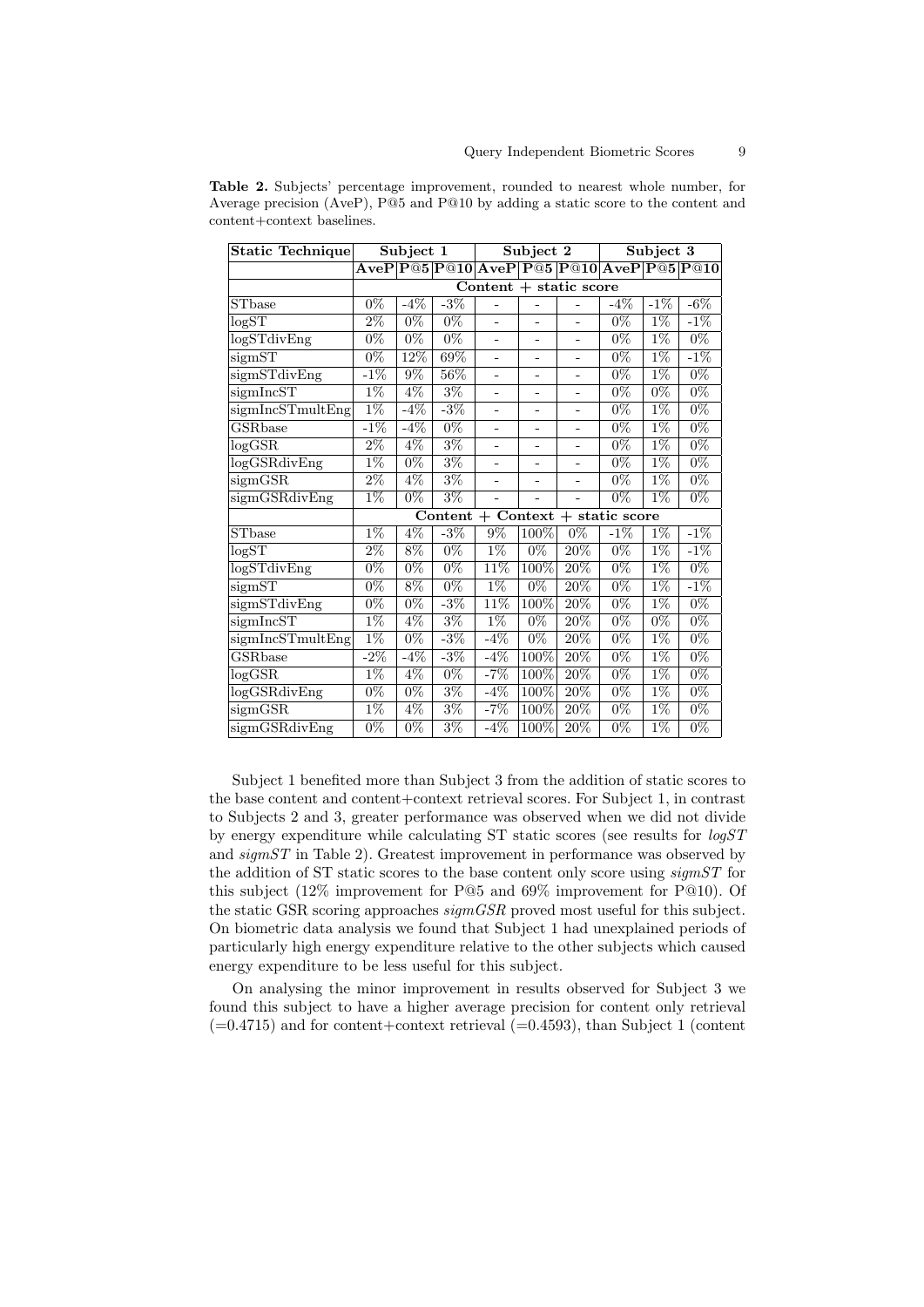only = 0.3317, content+context = 0.3421) and Subject 2 (content+context = 0.1005). The higher default AveP values for this subject may partially explain the minor improvements introduction of static scores made for this subject. Conversely Subject 2 with the lowest default average precision benefited the most from the introduction of static scores. Subject 3's ST BM25+static score values might have been further affected by the fact that ST was only sampled once per minute for this subject (compared to once every 10 seconds for the other subjects), as discussed in Section 3. Finally the high percentage of content and content+context query results which were assigned the default ST and GSR scores might also have impacted on Subject 3's results. 58% of content+context and 58% of content only retrieved items for Subject 3 did not have ST and GSR values associated with them, and hence were assigned the default ST and GSR values. This compares with 35% of content+context retrieved results and 29% of content only retrieved items for Subject 1 and with 41% of content+context retrieved items for Subject 2.

#### 5.3 Biometric Static Scoring Function

Overall static ST scores provided greatest improvement.  $logSTdivEng$  and sigm-STdivEng performed best for Subjects 2 and 3 where the engST range tagged to retrieved lifelog items was quite narrow.  $sigmST$  or  $logST$  worked better for Subject 1 whose data contained unusually high engST readings. Analyses of engST readings which were captured by the biometric device and tagged to items retrieved for content+context retrieval revealed the following for Subject 1 (rounded to 2 decimal places): average  $= 2.19$ ; median  $= 1.45$ ; max  $= 12.10$ ;  $\min = 1.16$ . For Subject 2: average  $= 1.13$ ; median  $= 1.07$ ; max  $= 3.77$ ; min  $=$ 1.03. For Subject 3: average  $= 1.34$ ; median  $= 1.23$ ; max  $= 4.88$ ; min  $= 1.09$ .

Median and min values for Subject 1, 2 and 3 are in line. However, Subject 1 has a much larger max engST reading, of 12.10, than Subjects 2 and 3. Subject 1's median and max values indicate that they had infrequent unexplained periods of unusually high energy expenditure, which would somewhat degrade the static ST biometric scoring performance observed when dividing ST by engST. Of greater consequence though perhaps is the fact that their average engST is also higher as a result of the unusually high energy expenditure readings. This higher average engST was the default engST value assigned to items in the result list with no recorded biometric data. In all probability this negatively affected the results in Table 2 for Subject 1 where engST was factored. This analysis, leads us to the following approach for calculating the static ST score to add to the base BM25 retrieval score:

if (median engST  $*$  5)  $\leq$  max engST : use sigmST, else : use sigmSTdivEng.

#### 5.4 Concluding Remarks

While this study was performed on a limited number of subjects, it provides preliminary support for the use of biometric static scores, in particular ST, to boost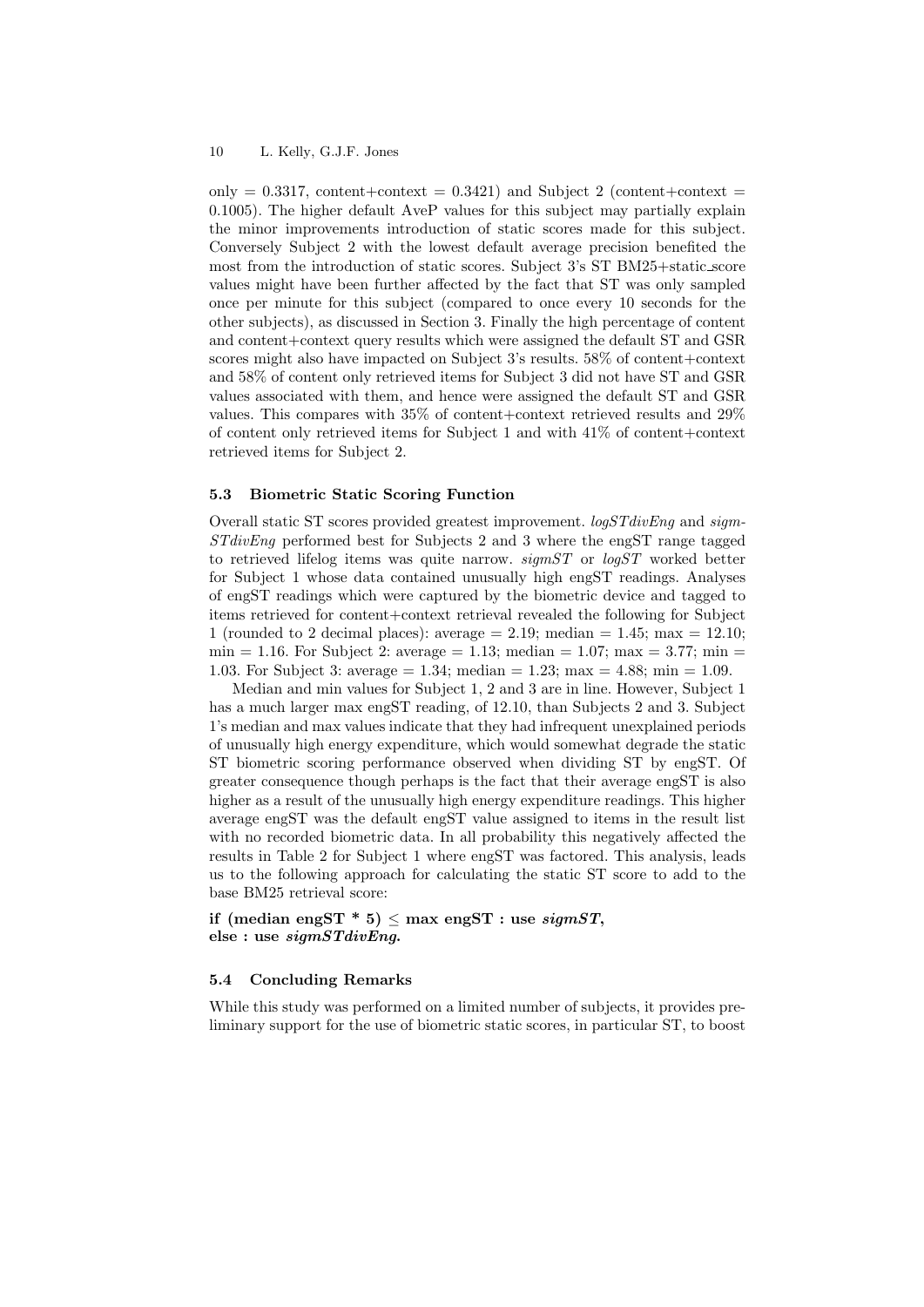relevant retrieved items in lifelogs and supports investment of further research in this space. We are interested in examining the scalability of our approach using larger numbers of subjects and in determining if the results presented in this section can be improved using alternate approaches. In particular, given the findings from our analysis of energy expenditure values, future work will explore the use of alternate approaches for calculating the default values assigned to items missing biometric response, for example using median values instead of averages. The affect on performance when GSR and ST readings are combined will also be looked at. As well as the use of alternate biometric readings for calculating static scores, for example using heat flux and heart rate.

# 6 Conclusions

In this paper we set out to investigate the role of biometric response in lifelog item retrieval. We presented a novel approach for calculating static relevance scores to boost results in a query driven IR result list using an individual's biometric response at the original time of item access. Results obtained support the use of this approach. Greatest improvement in performance was found by the addition of a static skin temperature (ST) score. From these results a general function for calculating query independent ST scores was derived.

While these results are promising, it is acknowledged that this study was conducted on a limited number of subjects over a relatively short period of time. Further experiments with larger numbers of subjects are required to establish the scalability of the technique presented in this paper. However, due to the large psychological burden placed on subjects wearing the biometric devices for extended periods of time, and the difficulty in gaining participants willing to partake in experiments which log their personal data, this initial study formed a good means to establish if further research in this domain is warranted. Given the results presented in this paper we believe it is worth investing in further research in this space using larger collections of subjects.

Technological developments are enabling individuals to store increasing amounts of digital data pertaining to their lives. As these personal archives grow ever larger, reliable ways to help individuals locate required items from these lifelogs becomes increasingly important. The results of these experiments indicate that static biometric scores, in particular ST, serve as a useful tool for aiding extraction of important items from long-term lifelogs. Additionally, beyond the lifelogging domain, we envisage several possible applications of the technique presented in this paper both in the archive searching and recommendation spaces. Indeed in a future where biometric recording is prevalent, the same patterns of biometric response may be observed across individuals for the same items in shared archives (e.g. digital libaries, photo archives, retail websites), which might allow such items to be given query independent boosts for all users of the archive. Current research exploring development of less cumbersome biometric recording devices, for example research at MIT Media Lab, provides indication that reliable unobtrusive biometric devices embedded in individuals clothes or braclets for example will be widely available for use by such tools.